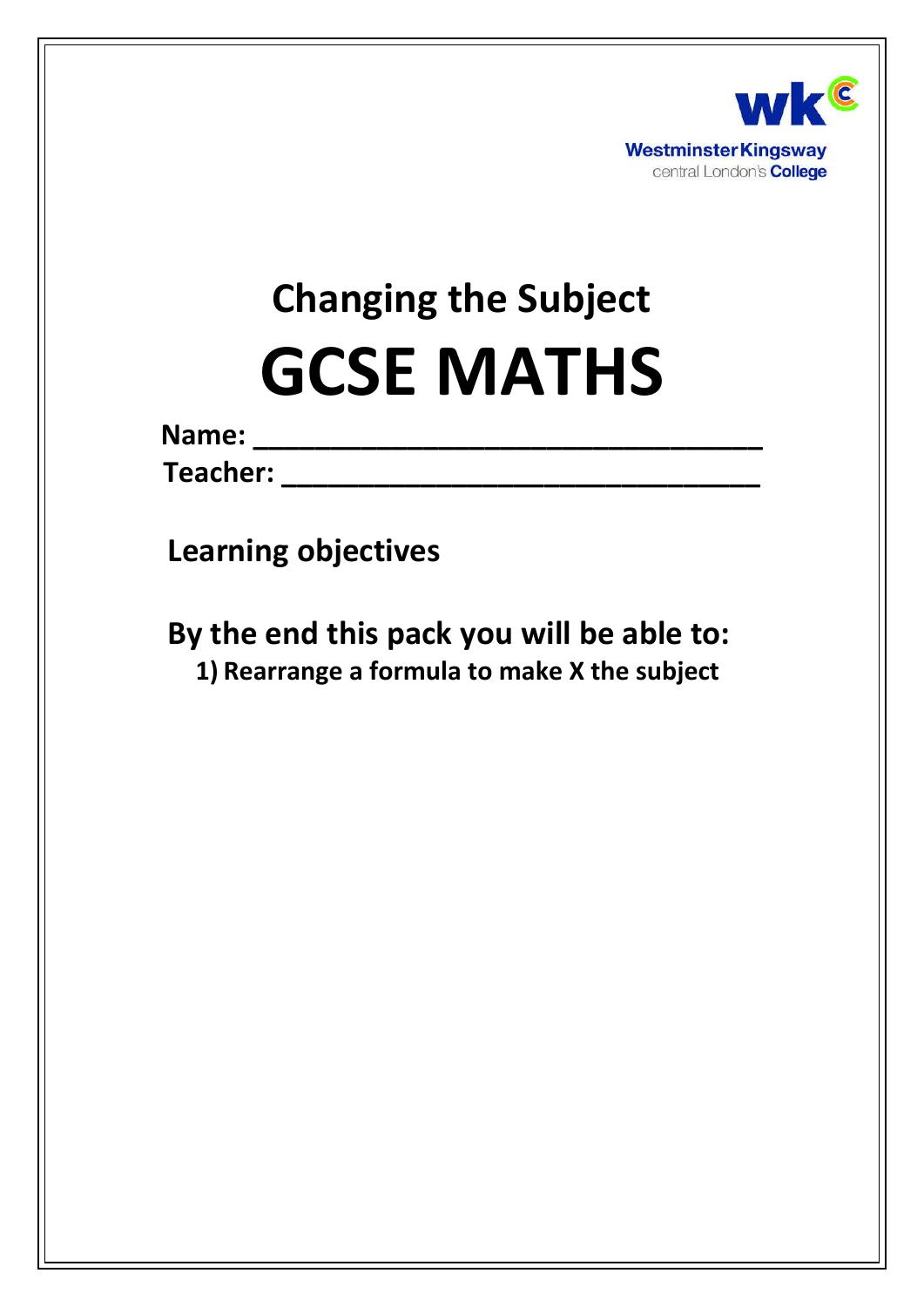**Changing the subject** 

1)  $y = 3m + 2$ 



 $m =$ 

2)  $j = 4h - 9$ 









 $y =$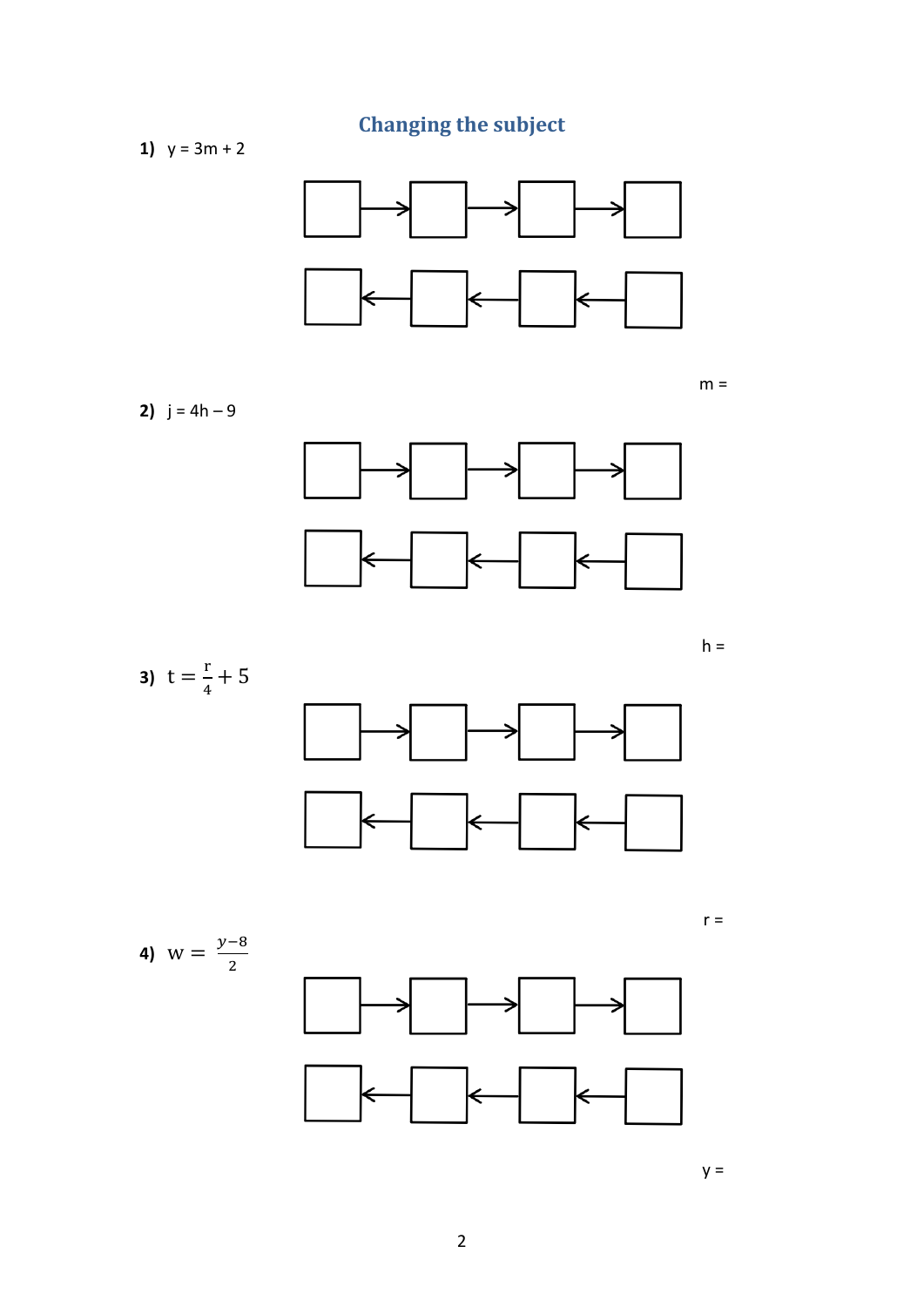5)  $f = 4(p-7)$ 



 $p =$ 

6)  $y = 5(m + 3)$ 



 $m =$ 



 $m =$ 

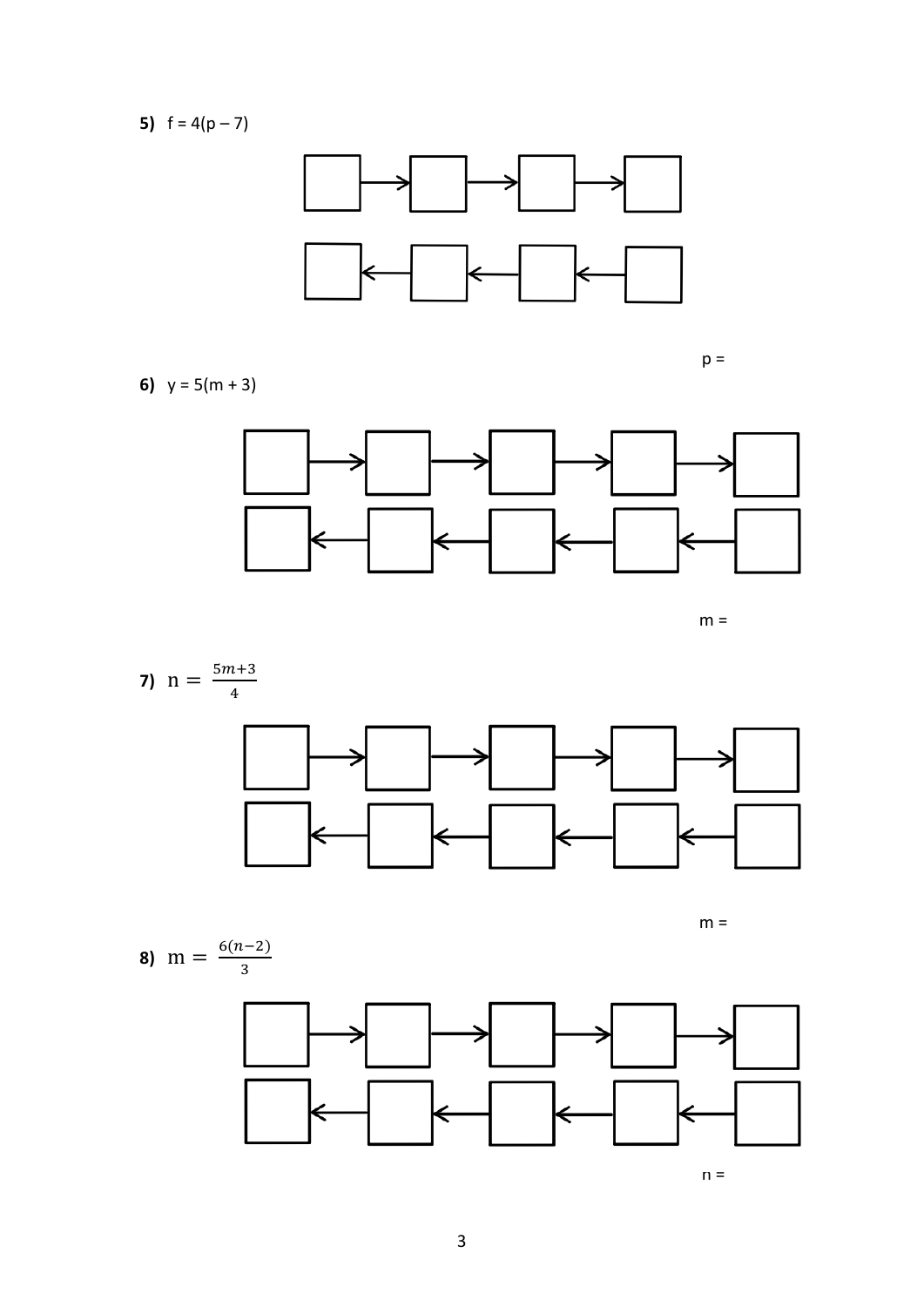# **Changing the Subject of the Formula**

Make y the subject of the formula and show all your workings.

| 1) $5y - 6 = 4$              | 2) $dy + g = T$             |
|------------------------------|-----------------------------|
|                              |                             |
|                              |                             |
|                              |                             |
|                              |                             |
|                              |                             |
| 3) $d(y + m) = c$            | 4) $y^2 + x = r$            |
|                              |                             |
|                              |                             |
|                              |                             |
|                              |                             |
|                              |                             |
| 5) $\sqrt{y - g} = 8$        | 6) $k = h - y$              |
|                              |                             |
|                              | $\overline{g}$              |
|                              | .                           |
|                              |                             |
|                              |                             |
|                              |                             |
|                              |                             |
|                              |                             |
| $7)$ $\frac{e}{y^2} + f = L$ | 8) $\frac{4y^2 + m}{d} = s$ |
|                              |                             |
|                              |                             |
|                              |                             |
|                              |                             |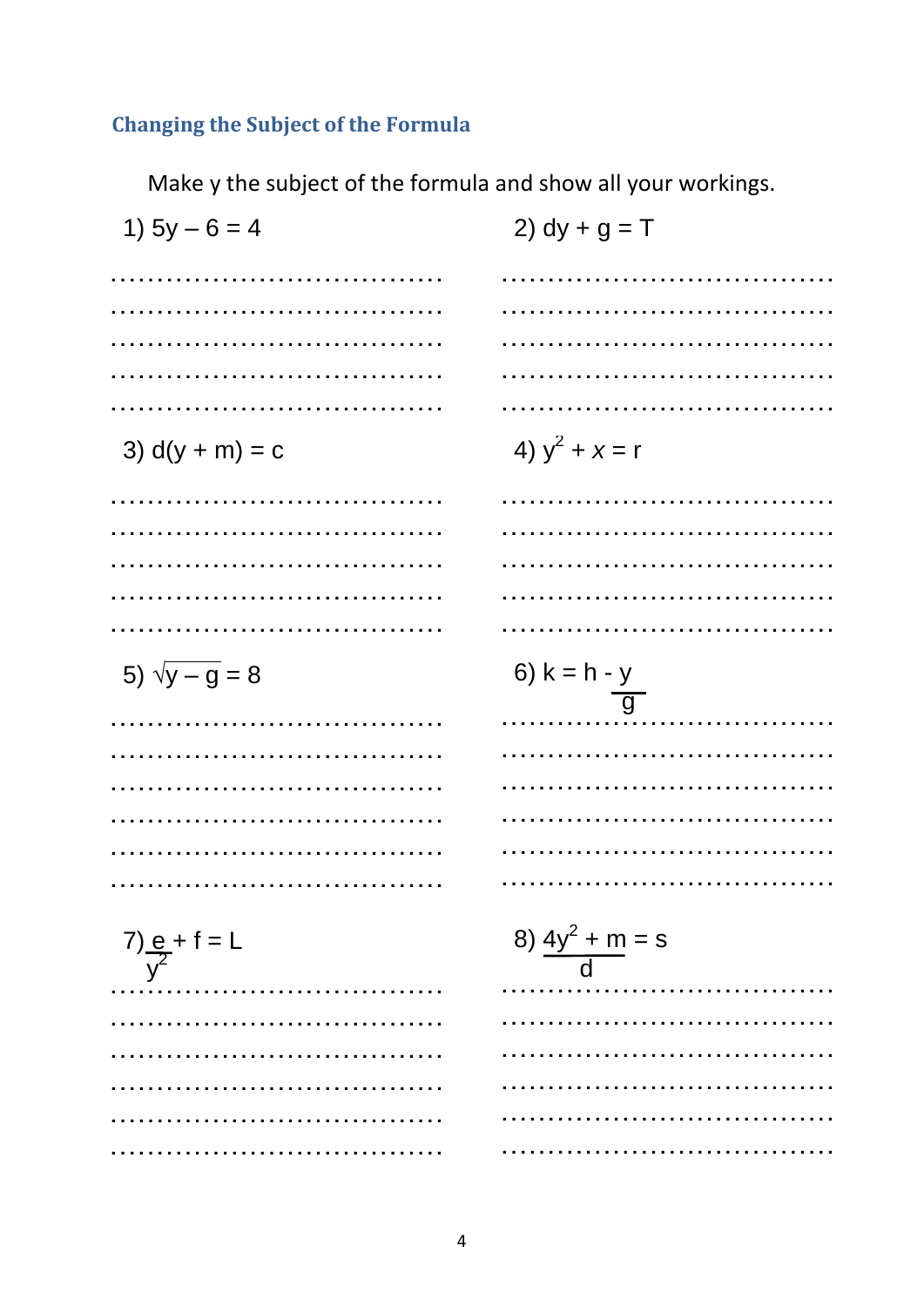### **Make x the subject (Easy)** a)  $x + b = c$  b)  $x - c = f$

c)  $2x + 4 = f$  d)  $ax + b = c$ 

e)  $4x - f = g$  f)  $3x + a = 2x + b$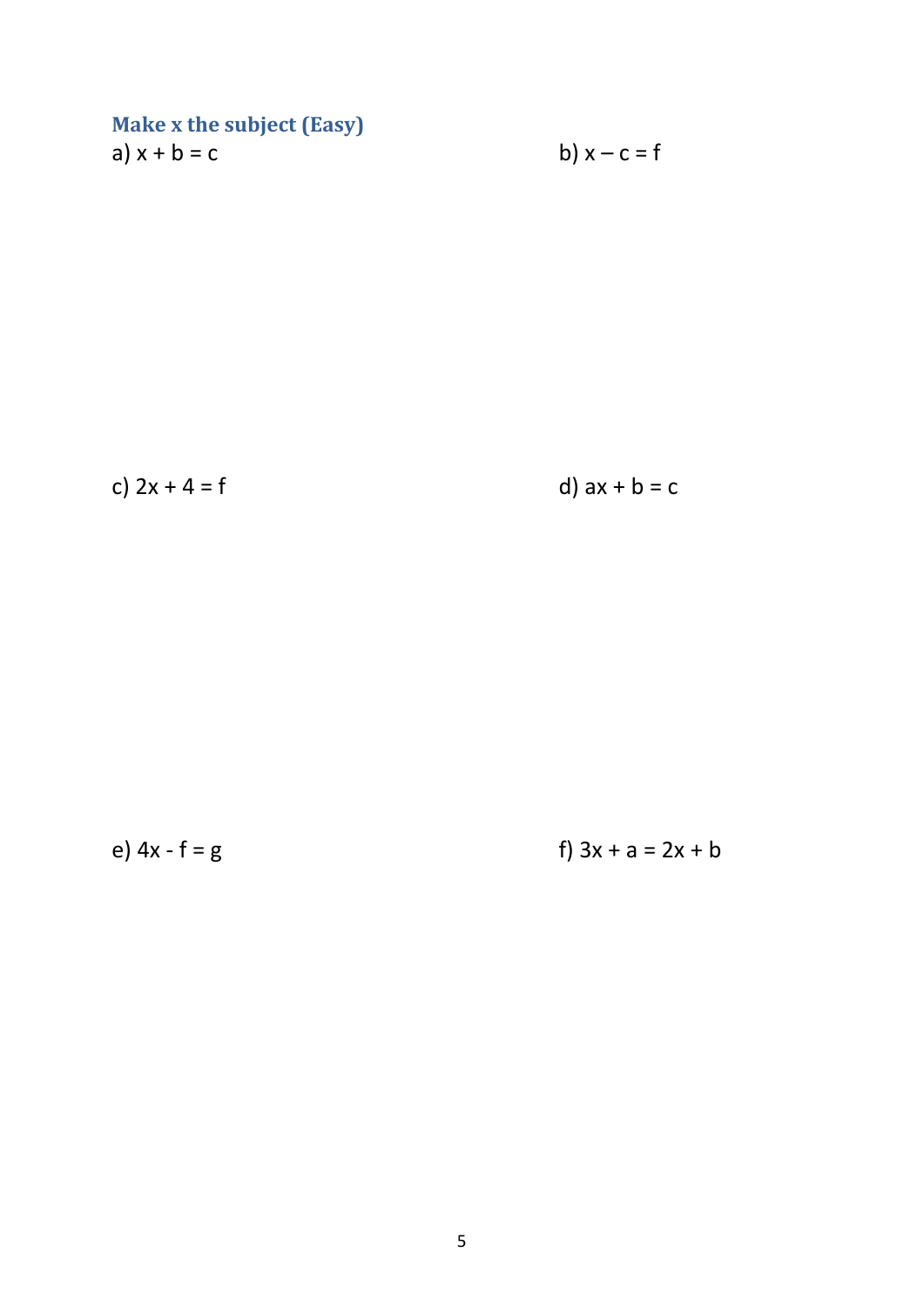Make x the subject (slightly harder)  
a) 
$$
\frac{x+3}{2} = a
$$
 b)

b) 
$$
\frac{x}{2} + 3 = b
$$

c) 
$$
2(x + a) = b
$$

d) 
$$
\frac{x-b}{2} = a
$$

e) 
$$
\frac{x}{a} - c = b
$$
   
f)  $\frac{x+a}{d} - c = b$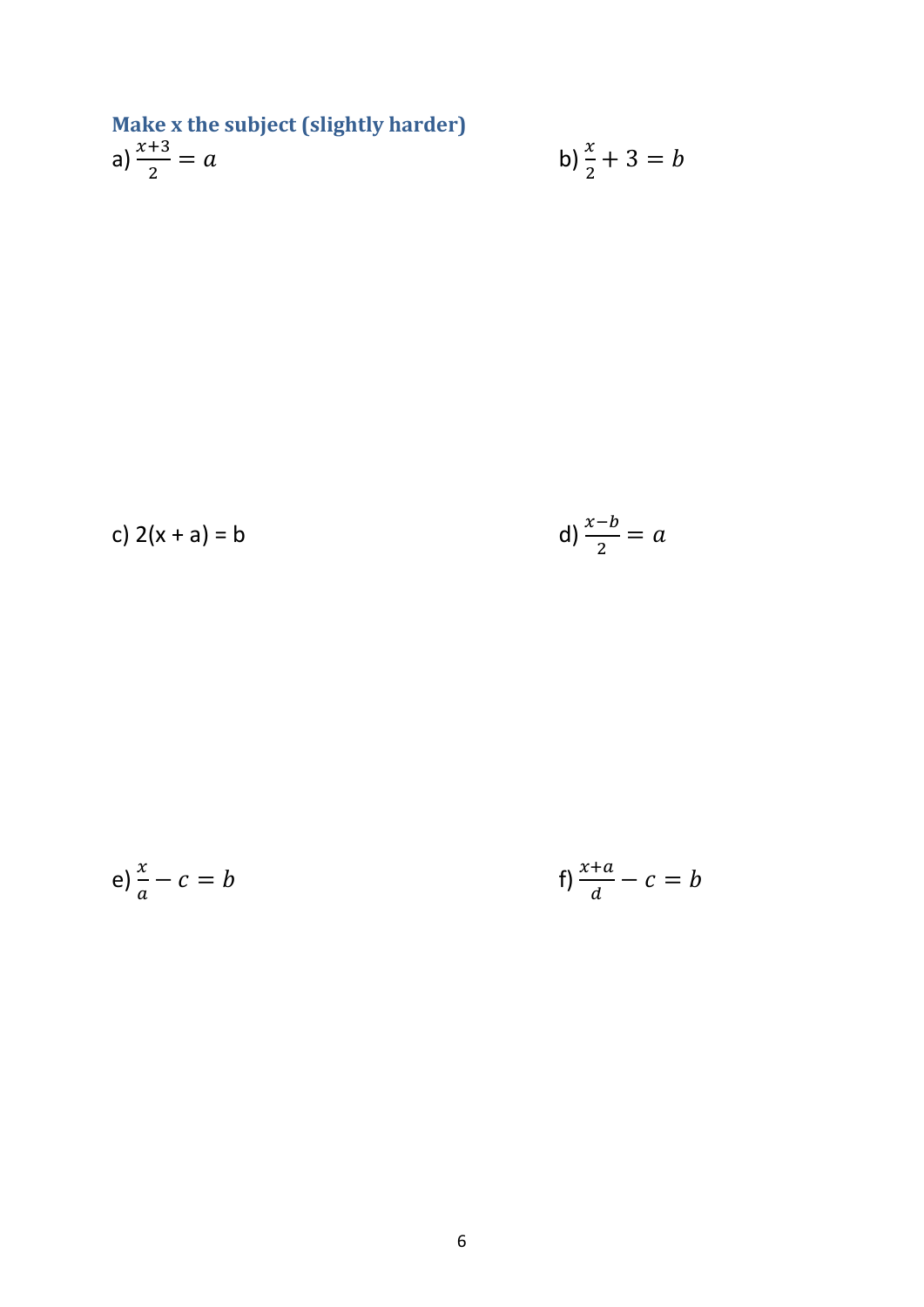**Make x the subject – x occurs twice: (Once all the x's are on one side you must factorise out x)** a)  $ax + bx = c$  b)  $ax - bx = d$ 

c)  $ax = x + d$  d)  $ax + b = cx + d$ 

e)  $ax - d = bx + c$  f)  $ax - b = c - 2x$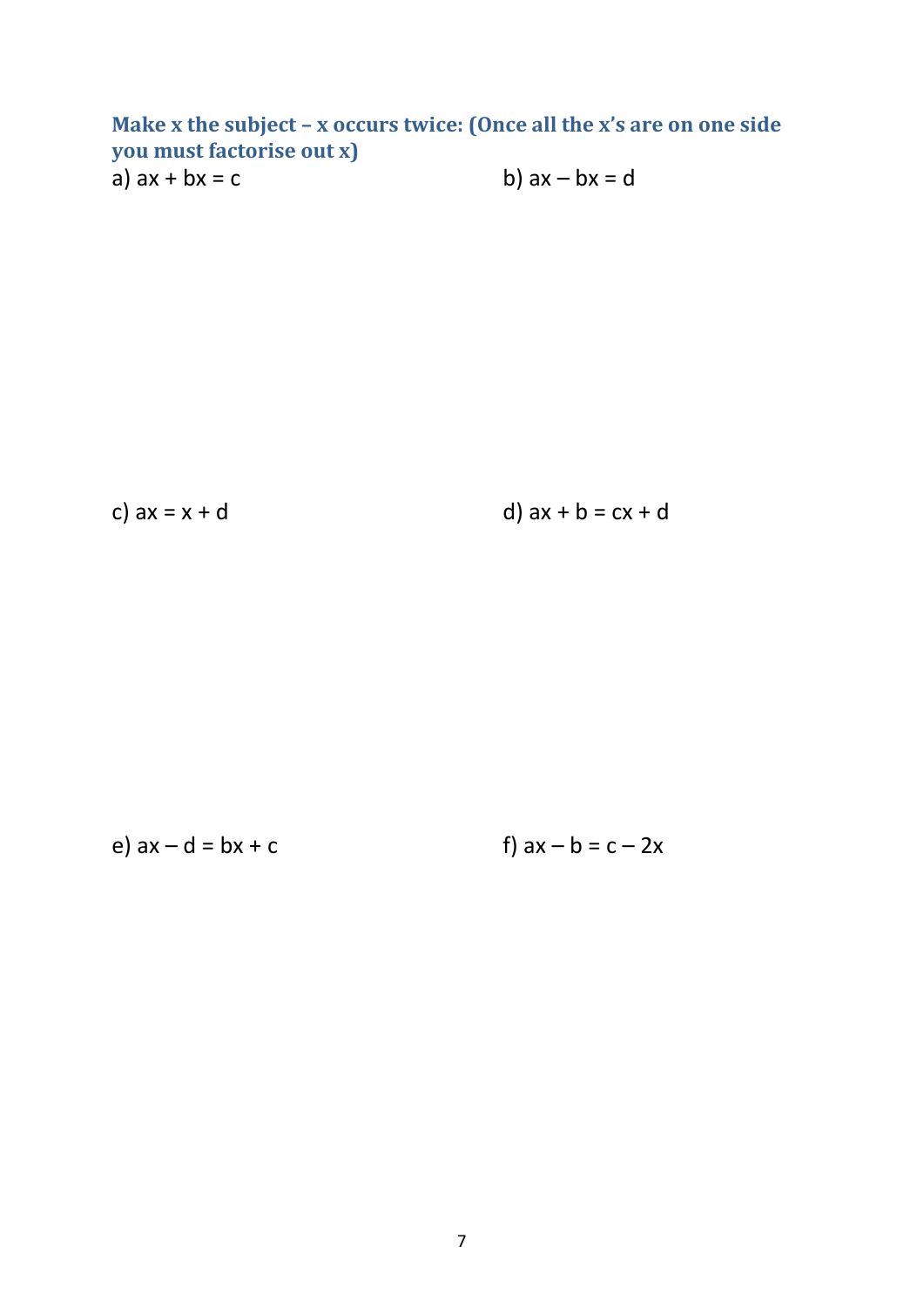**Make x the subject – isolate the square or square root first:** a)  $x^2 + 4 = a$  b)  $x^2 - d = c$ 

c) 
$$
(x + 2)^2 = b
$$
 d)  $\sqrt{x + a} = b$ 

$$
e)^3 \sqrt{x} + b = c \qquad \qquad \text{f) } a\sqrt{x} - b = c
$$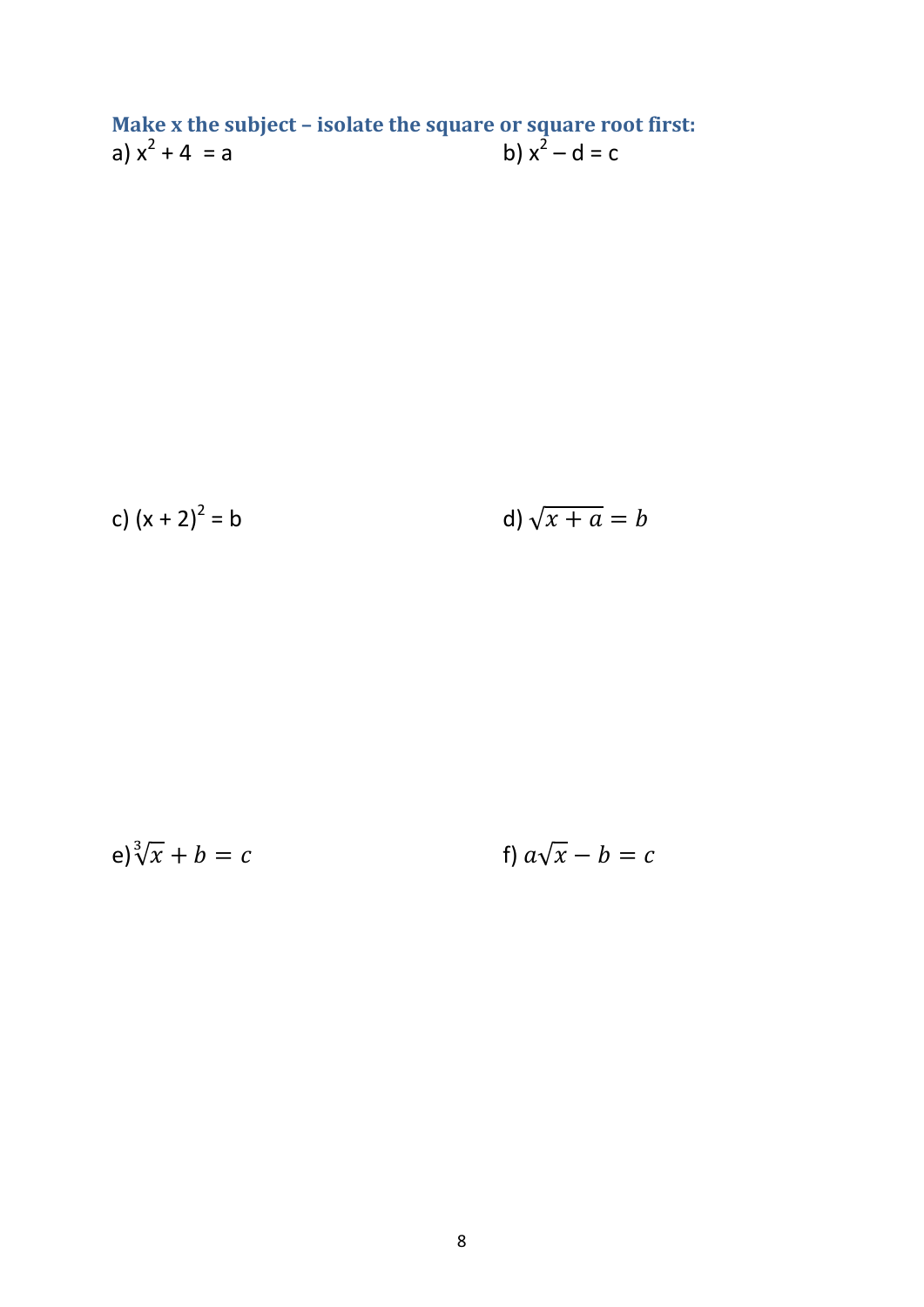#### **Answers:**

 $\overline{a}$ 

1a)  $x = c-b$ , b)  $x = f + c$  $\int$  $\overline{\mathbf{c}}$ d)  $x = \frac{c}{x}$  $\alpha$ e)  $x = \frac{g}{x}$  $\frac{f}{4}$  f) x = b –a 2a)  $x = 2a - 3$  b)  $x = 2b - 6$  $\boldsymbol{b}$  $\overline{\mathbf{c}}$ or  $x = \frac{b}{2}$  $\frac{b}{2}$ - a d)  $x = 2a + b$  <br>e)  $x = a(b + c)$  <br>f)  $x = d(b+c)$  – a 3a)  $x = \frac{c}{a}$ b)  $x = \frac{d}{a}$  $\frac{d}{a-b}$  c)  $x = \frac{d}{a-b}$ 

 $\alpha$ 

- d)  $x = \frac{d}{a}$  $\mathcal{C}_{0}^{0}$ e)  $x = \frac{c}{a}$  $\frac{c+d}{a-b}$  f)  $x = \frac{c}{a}$  $\alpha$
- 4a)  $x = \sqrt{a-4}$  b)  $x = \sqrt{c+d}$  c)  $x=\sqrt{b-2}$ d)  $x = b^2 - a$ e)  $x = (c - b)^3$ f)  $x = \left(\frac{b}{-}\right)$  $\frac{\pi}{a}$  $\overline{\mathbf{c}}$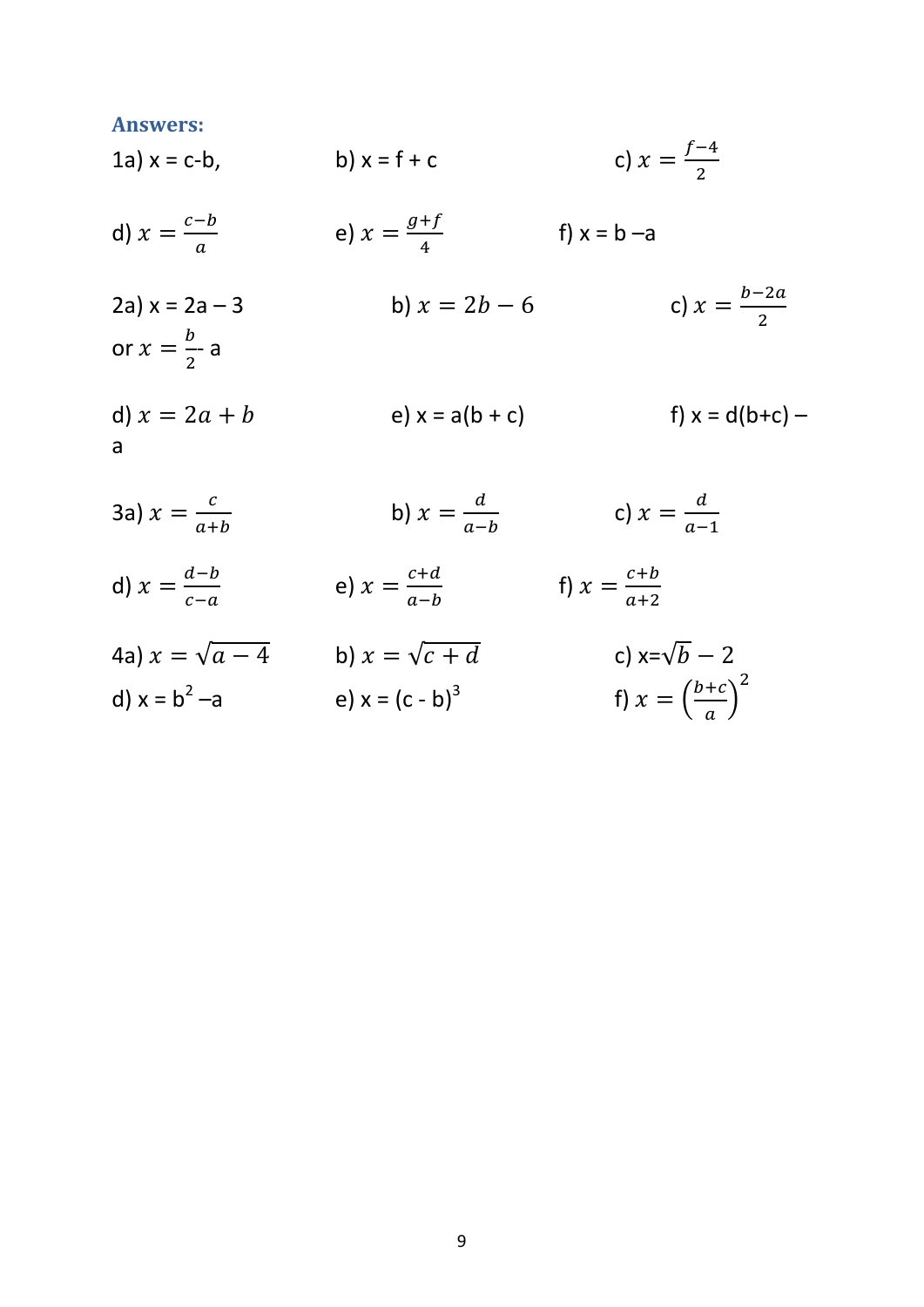1.  $x + b = e$ 

2.  $x - t = m$ 

$$
3. x - f = a + b
$$

$$
4. x + h = A + B
$$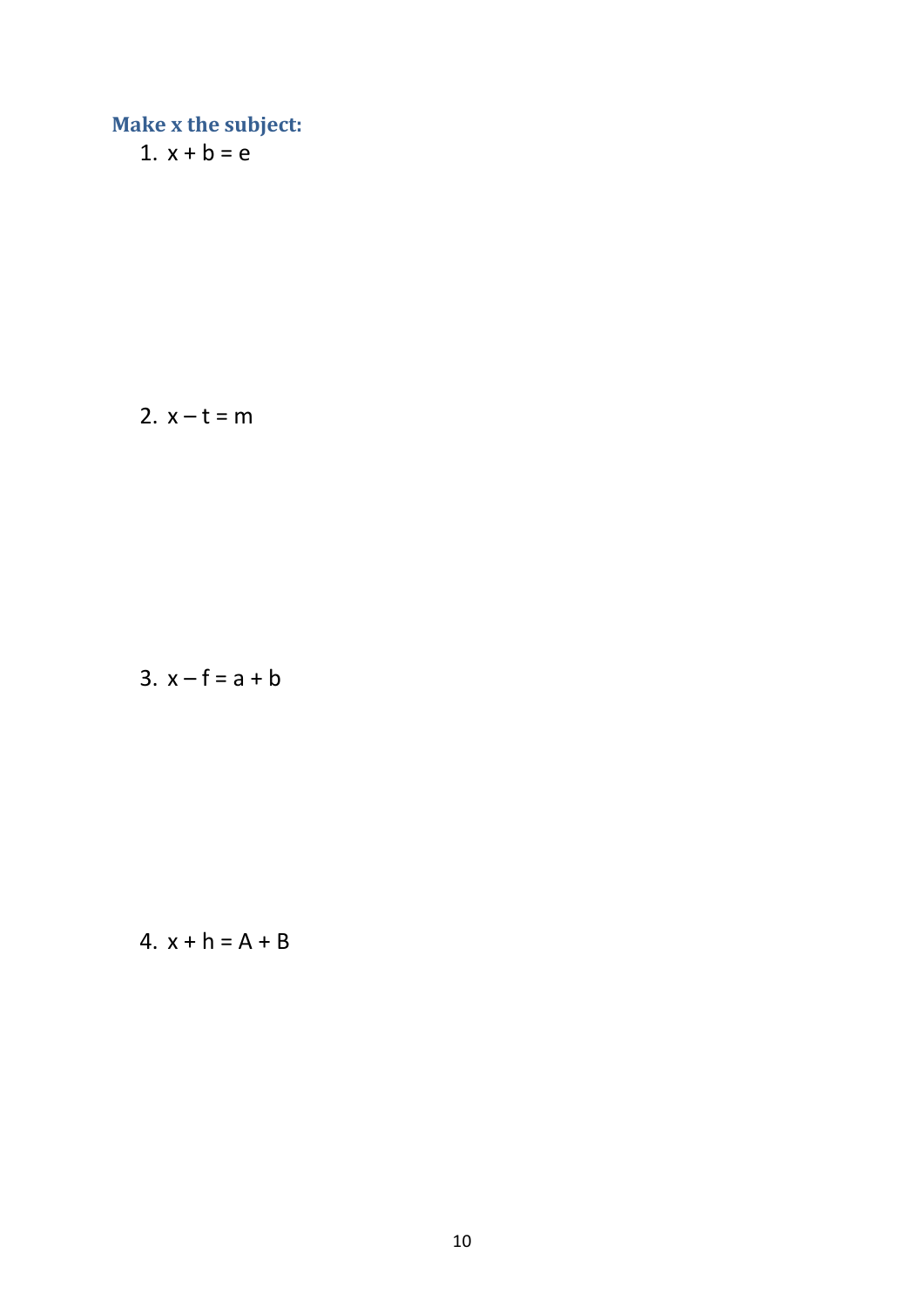# 5.  $x + t = y + t$

### 6.  $a + x = b$

### 7.  $k + x = m$

# 8.  $v + x = w + y$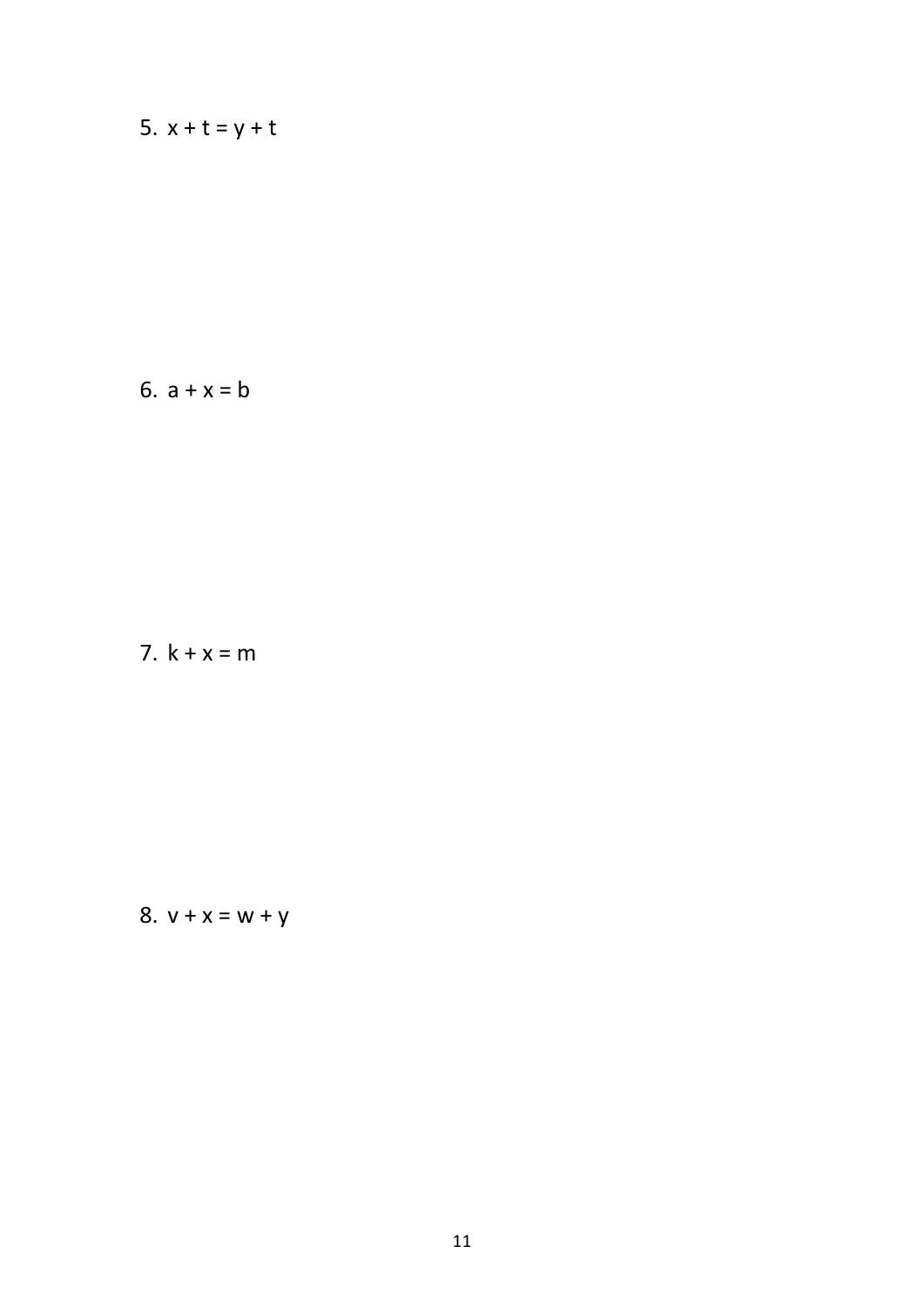1.  $y = 8x$ 

2. 
$$
y = 7x
$$

 $3. ax = b$ 

4. 
$$
hx = m
$$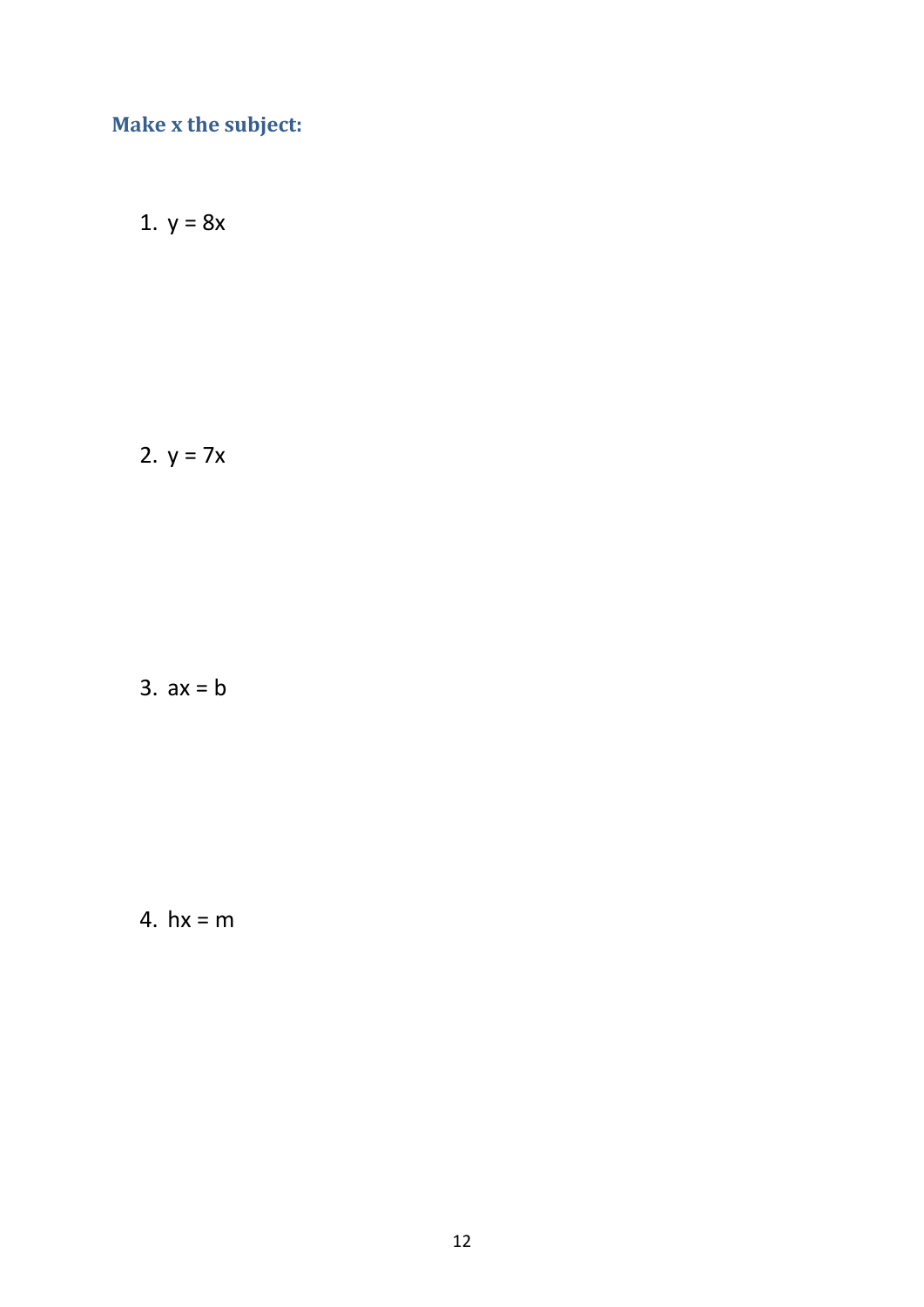5.  $mx = a + b$ 

$$
6. \; kx = c - d
$$

7. 
$$
vx = e + n
$$

8. 
$$
3x = y + z
$$

9. 
$$
xp = r
$$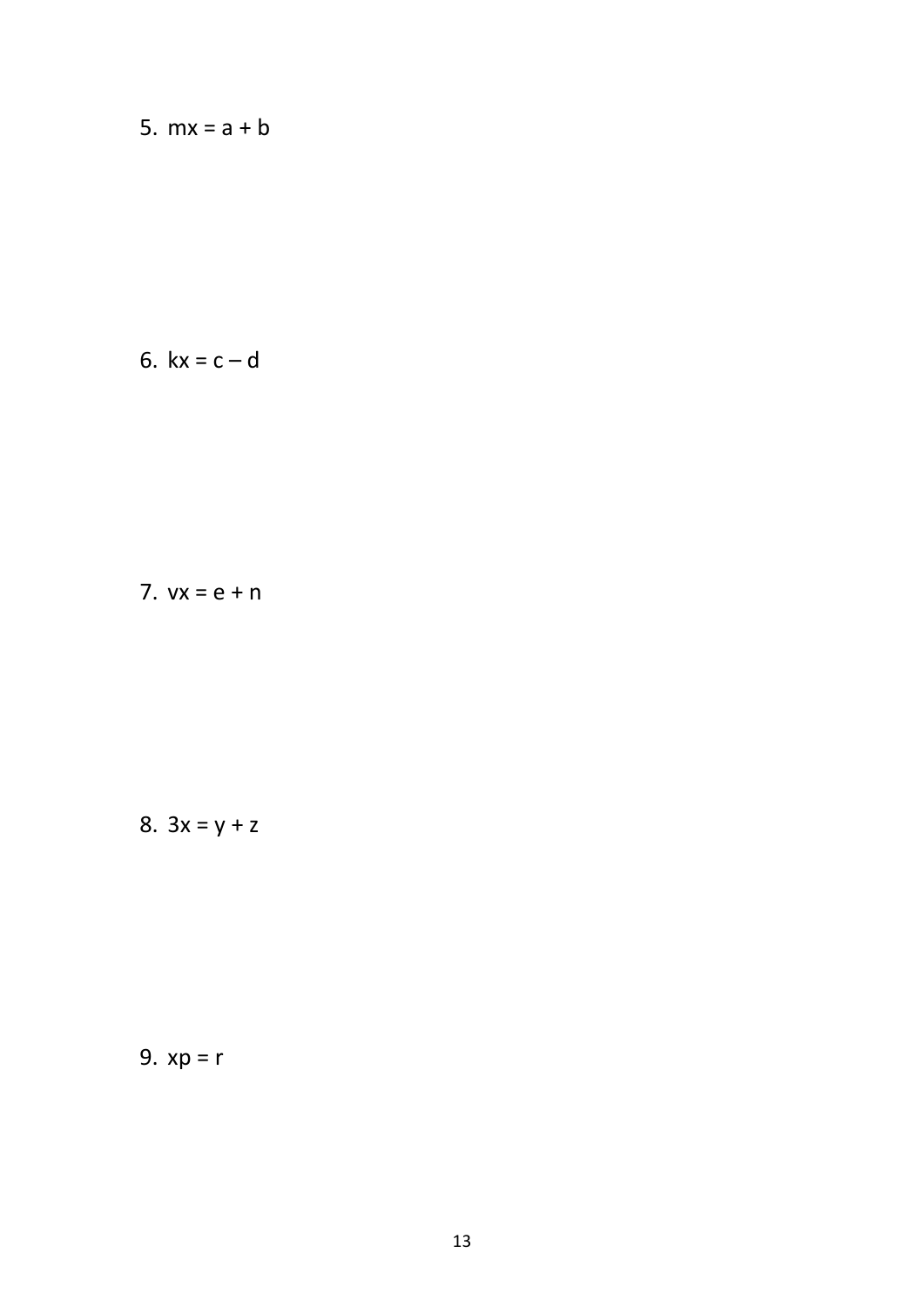# **The subject is in brackets next to each formula**

1. 
$$
a = 2b - 5
$$
 (b)

2. 
$$
p = 9q + 7
$$
 (q)

3. 
$$
a = 7b + 1
$$
 (b)

4. 
$$
x = 3y - 10
$$
 (y)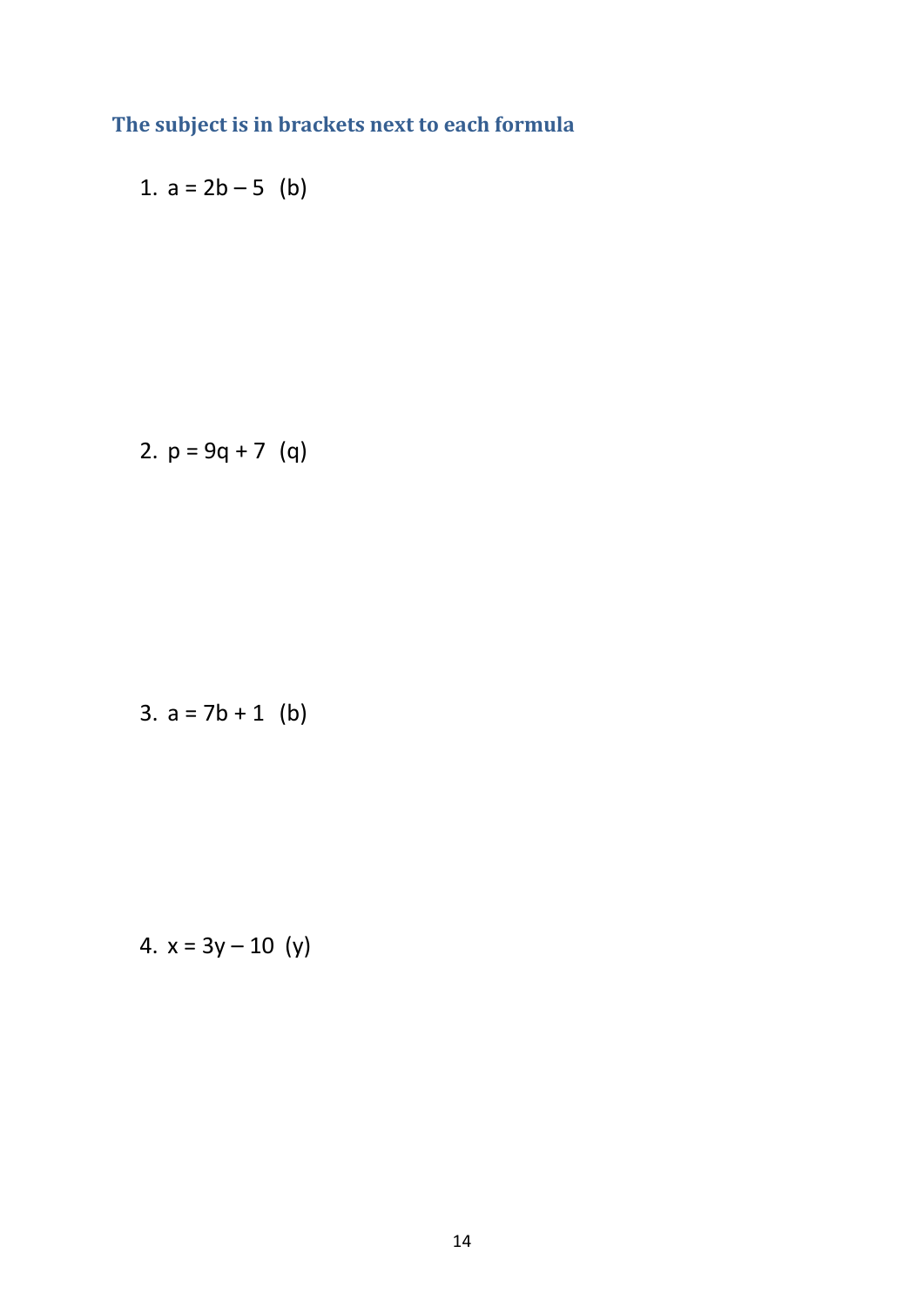5. 
$$
y = 6x - 5
$$
 (x)

6. 
$$
y = 8x - 10
$$
 (x)

7. 
$$
y = px + q (x)
$$

$$
8. \, y = cx - h \quad (x)
$$

9. 
$$
y = rx - 2p(x)
$$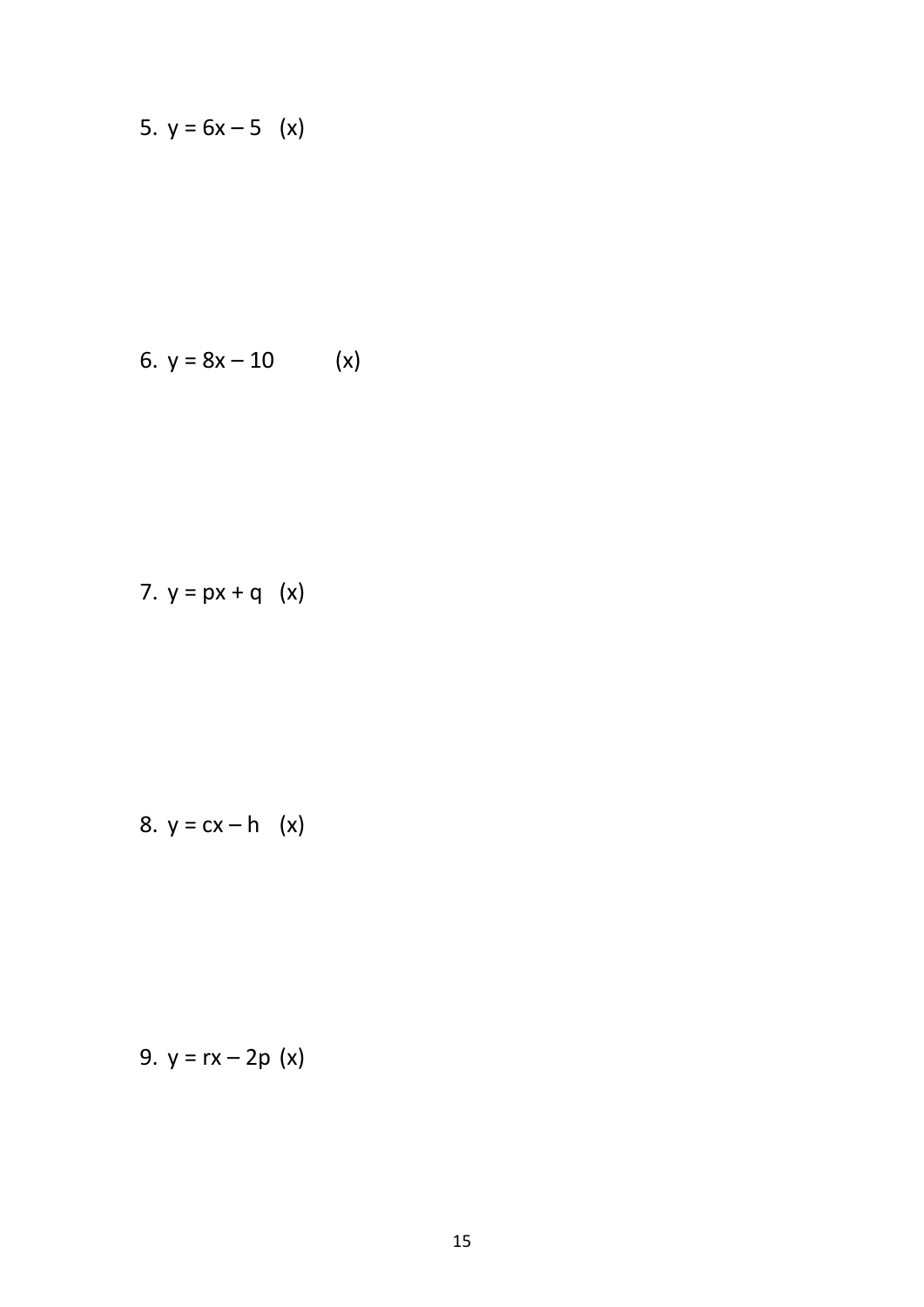### **Make x the subject: (Hint: multiply the bracket out first.)**

1.  $a(x - b) = c$ 

$$
2. c(x-d) = e
$$

3. 
$$
m(x + m) = k
$$

4. 
$$
k(x - a) = t
$$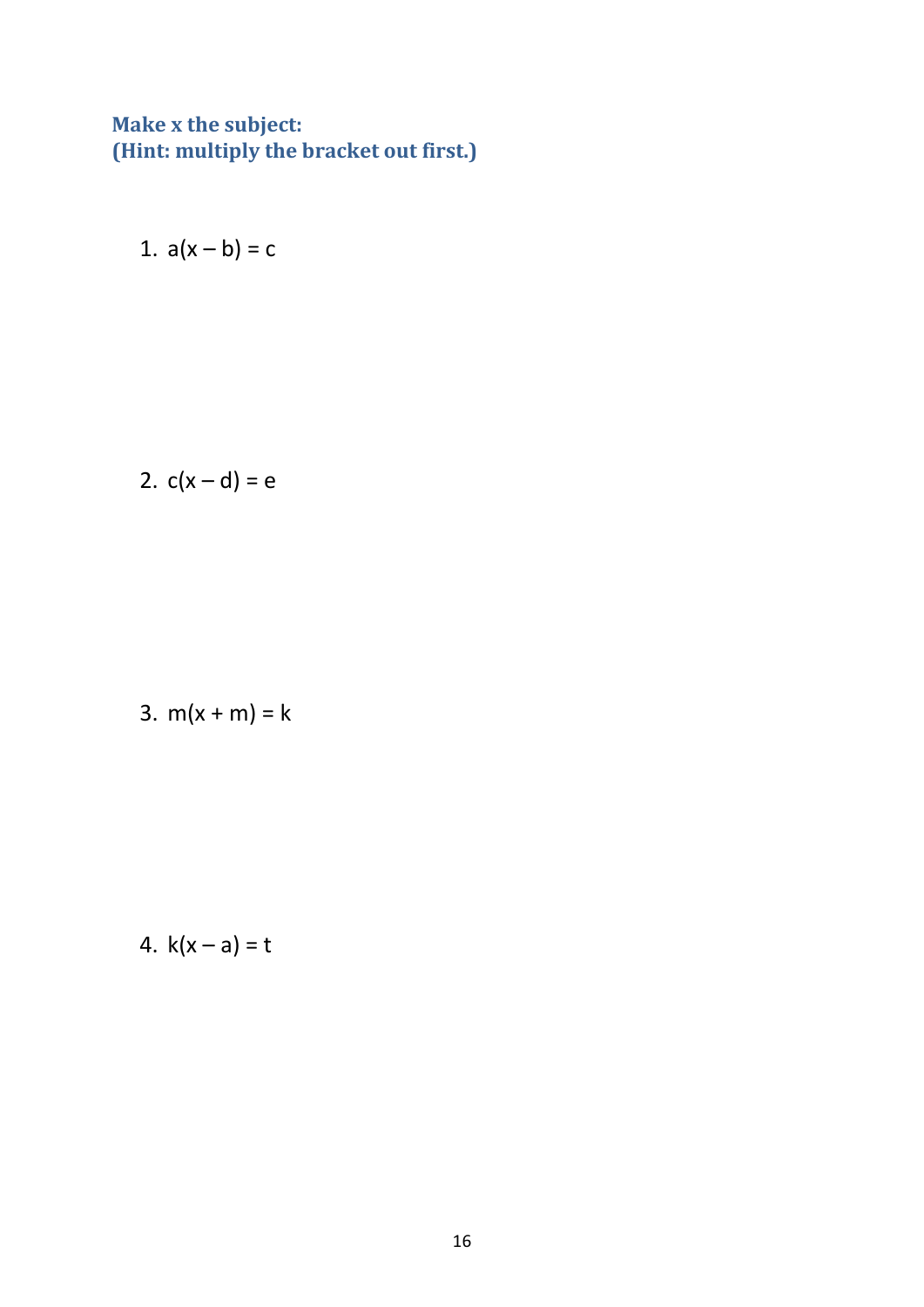5. 
$$
h(x - h) = k
$$

6. 
$$
m(x + b) = n
$$

7. 
$$
a(x - a) = a^2
$$

8. 
$$
c(a + x) = d
$$

$$
9. m(b+x) = e
$$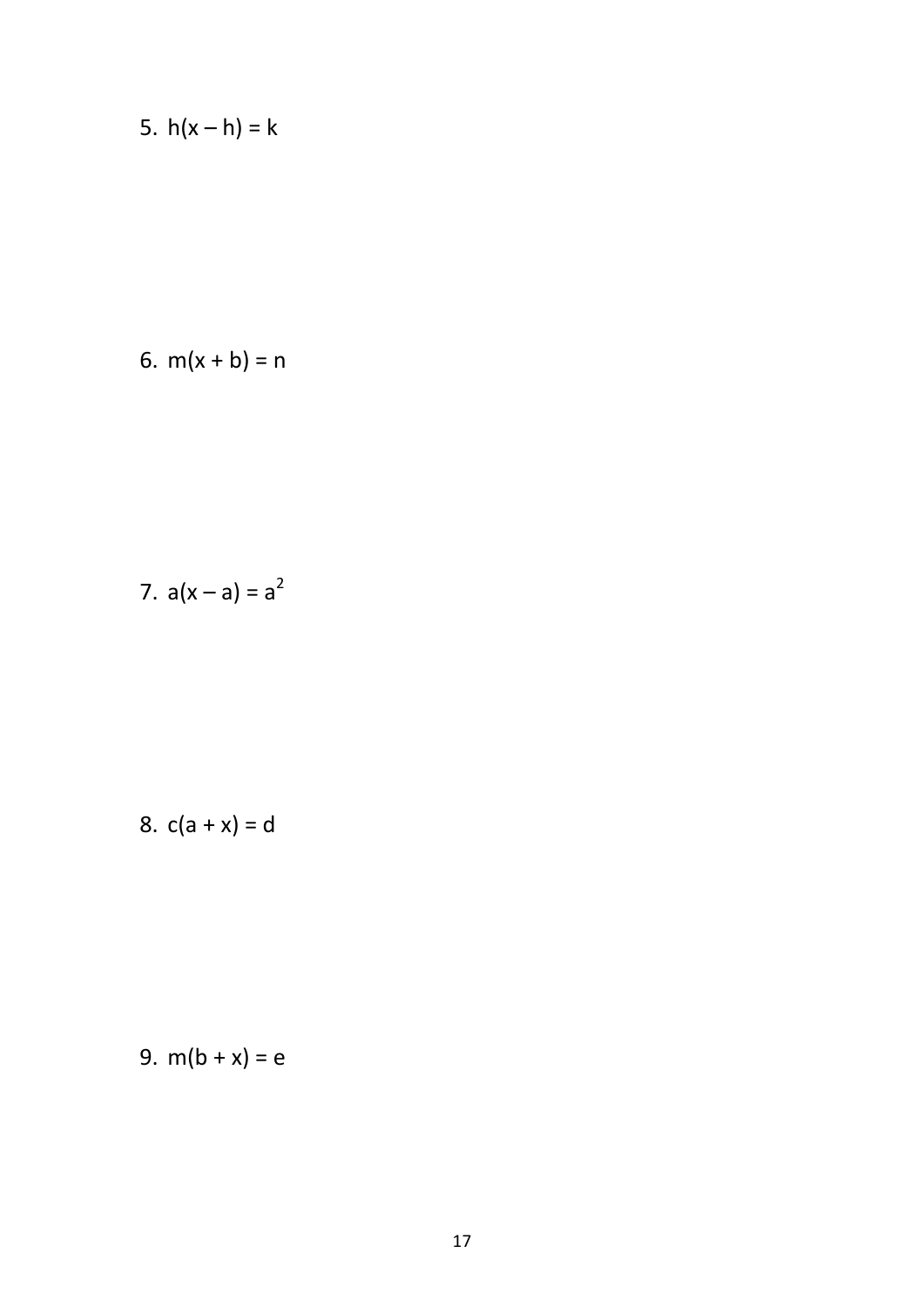$$
1. \frac{x}{t} = m
$$

$$
2. \frac{x}{e} = n
$$

$$
3. \frac{x}{p} = a
$$

$$
4. \ am = \frac{x}{t}
$$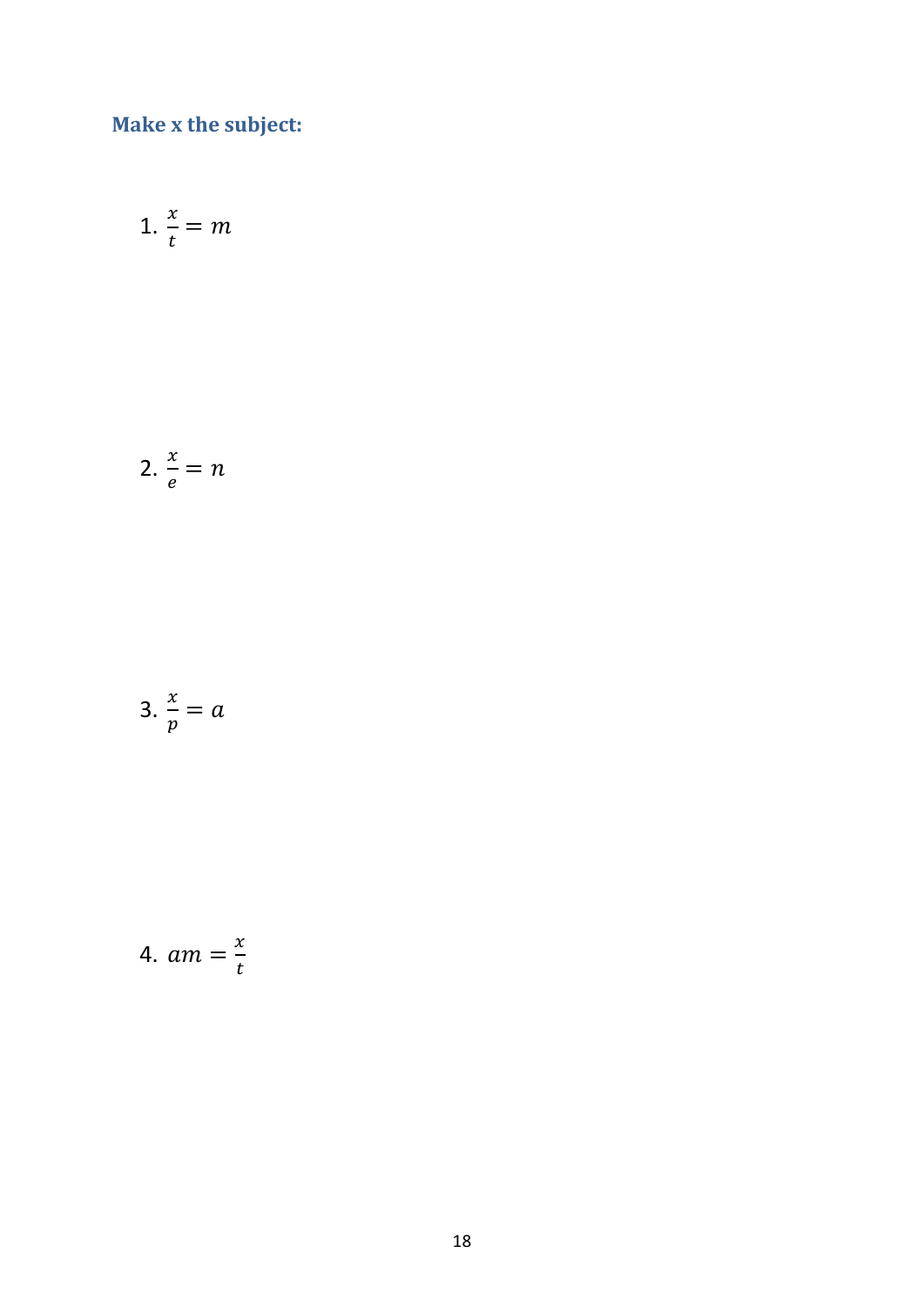$$
5. \, bc = \frac{x}{a}
$$

6. 
$$
e = \frac{x}{y^2}
$$

$$
7. \frac{x}{a} = (b + c)
$$

$$
8. \frac{x}{t} = (c - d)
$$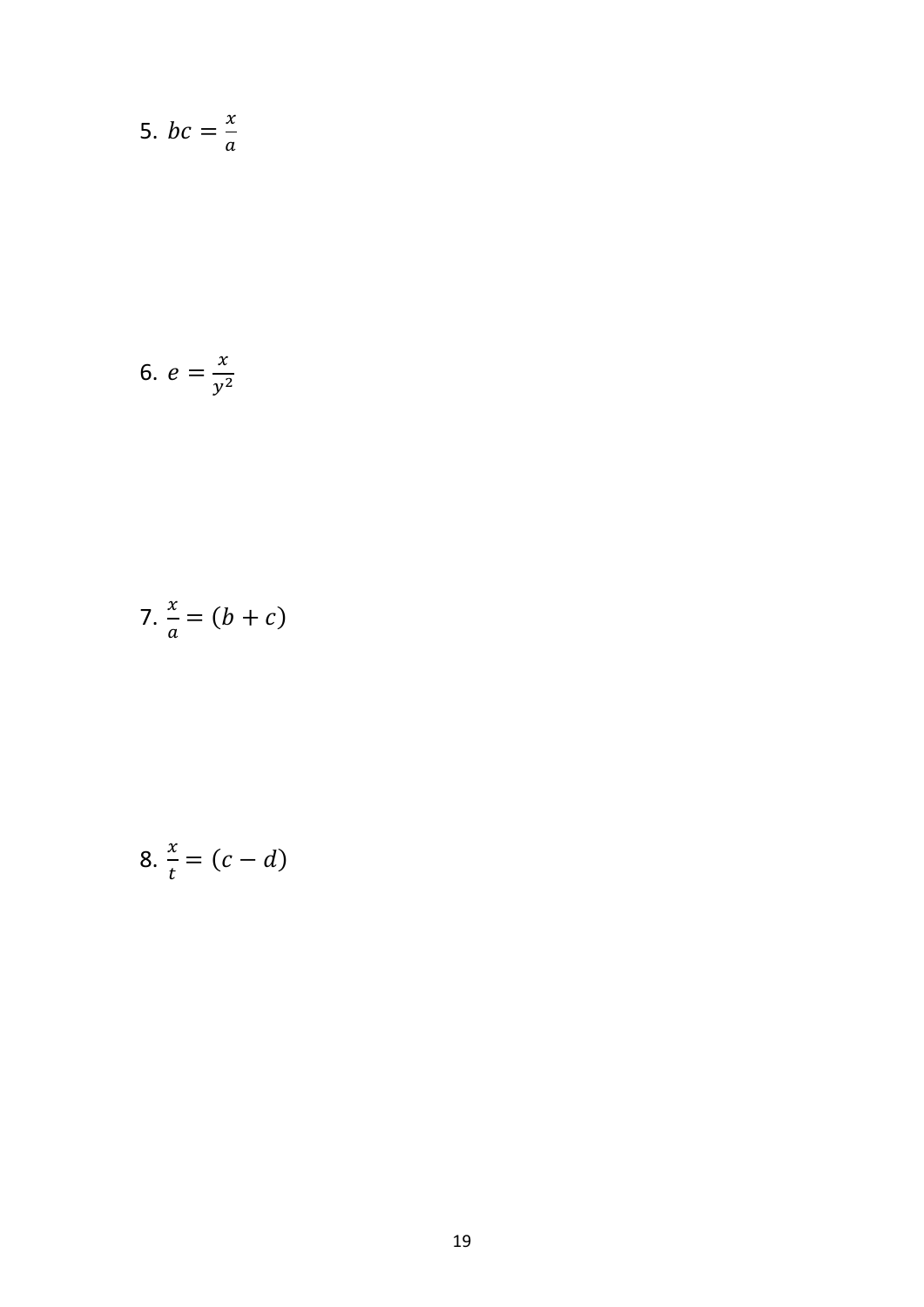$$
1. \ \frac{bx+3c}{y} = p
$$

$$
2. \ \frac{ax-r}{5} = q
$$

$$
3. \, y = \frac{cx - 2d}{7}
$$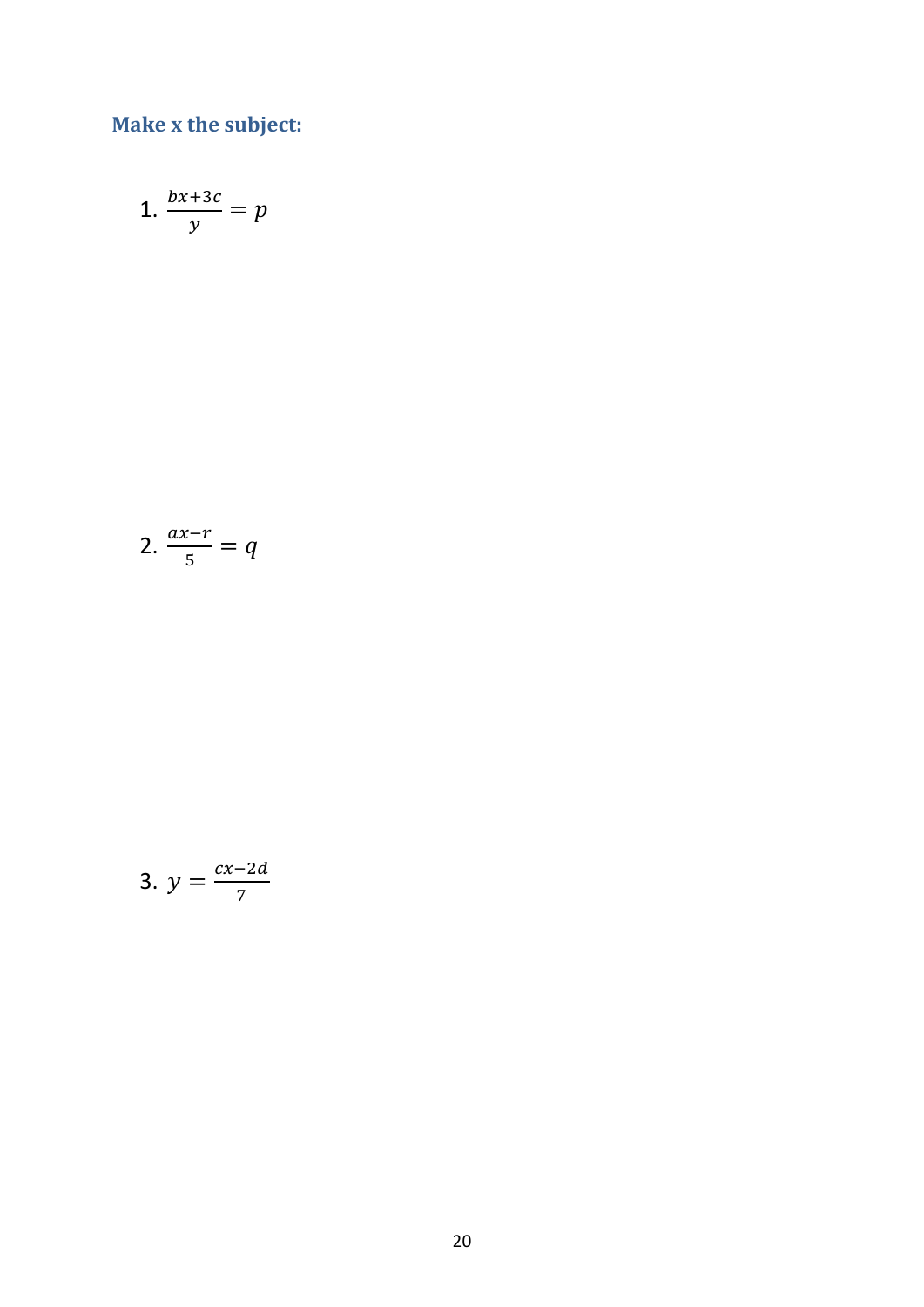$$
4. \, y = \frac{ax - 3c}{b}
$$

$$
5. \ \frac{px+qr}{8} = y
$$

$$
6. \frac{px+2h}{c} =
$$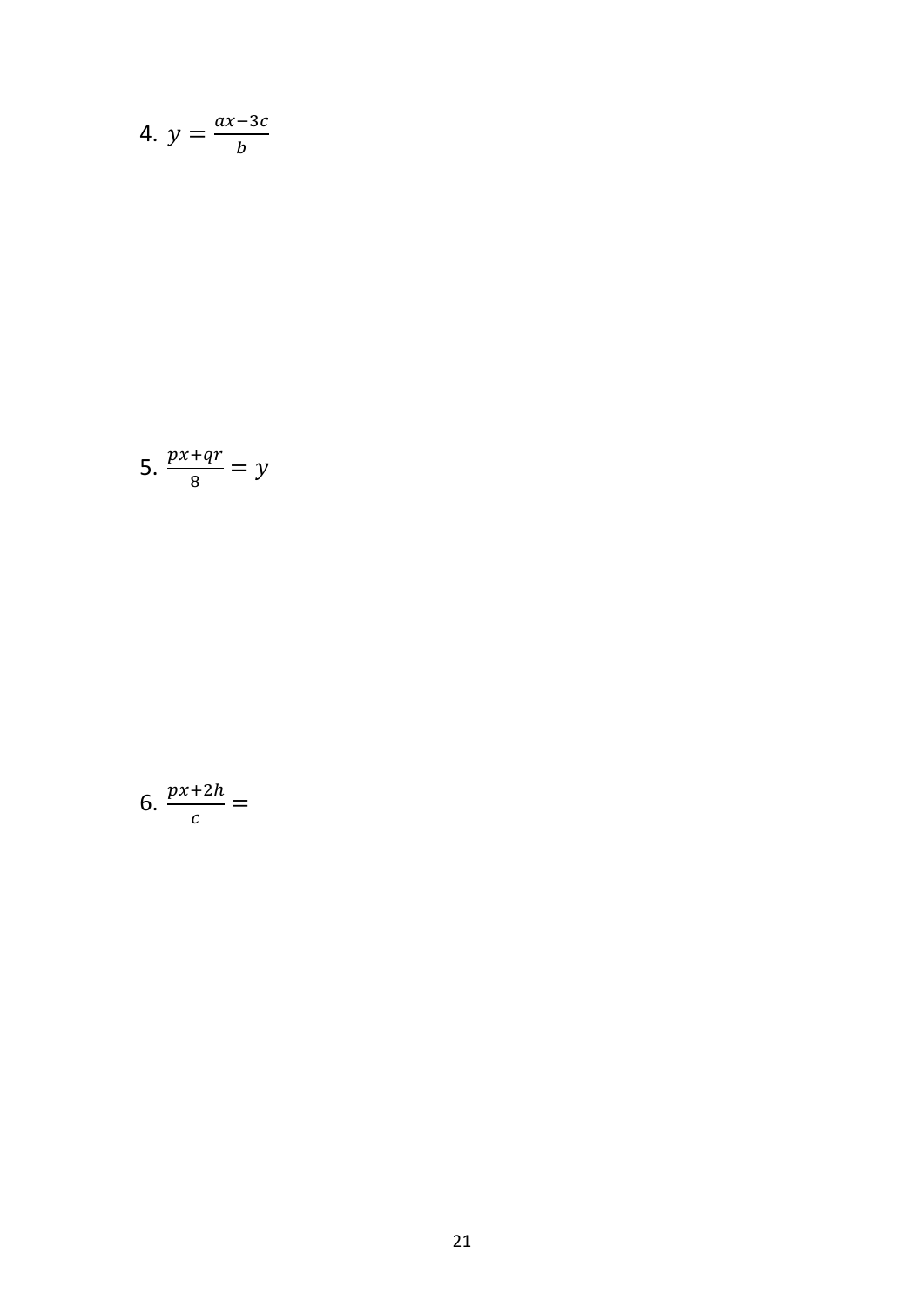### **CHANGING THE SUBJECT**

# **USING BIG SCIENTIFIC EQUATIONS**

Change the subject of each of these famous scientific formulae for all the possible algebraic variables (/constants).

 $E = mc^2$ 

$$
s = vt - \frac{1}{2}at^2
$$

$$
F = \frac{GMm}{r^2}
$$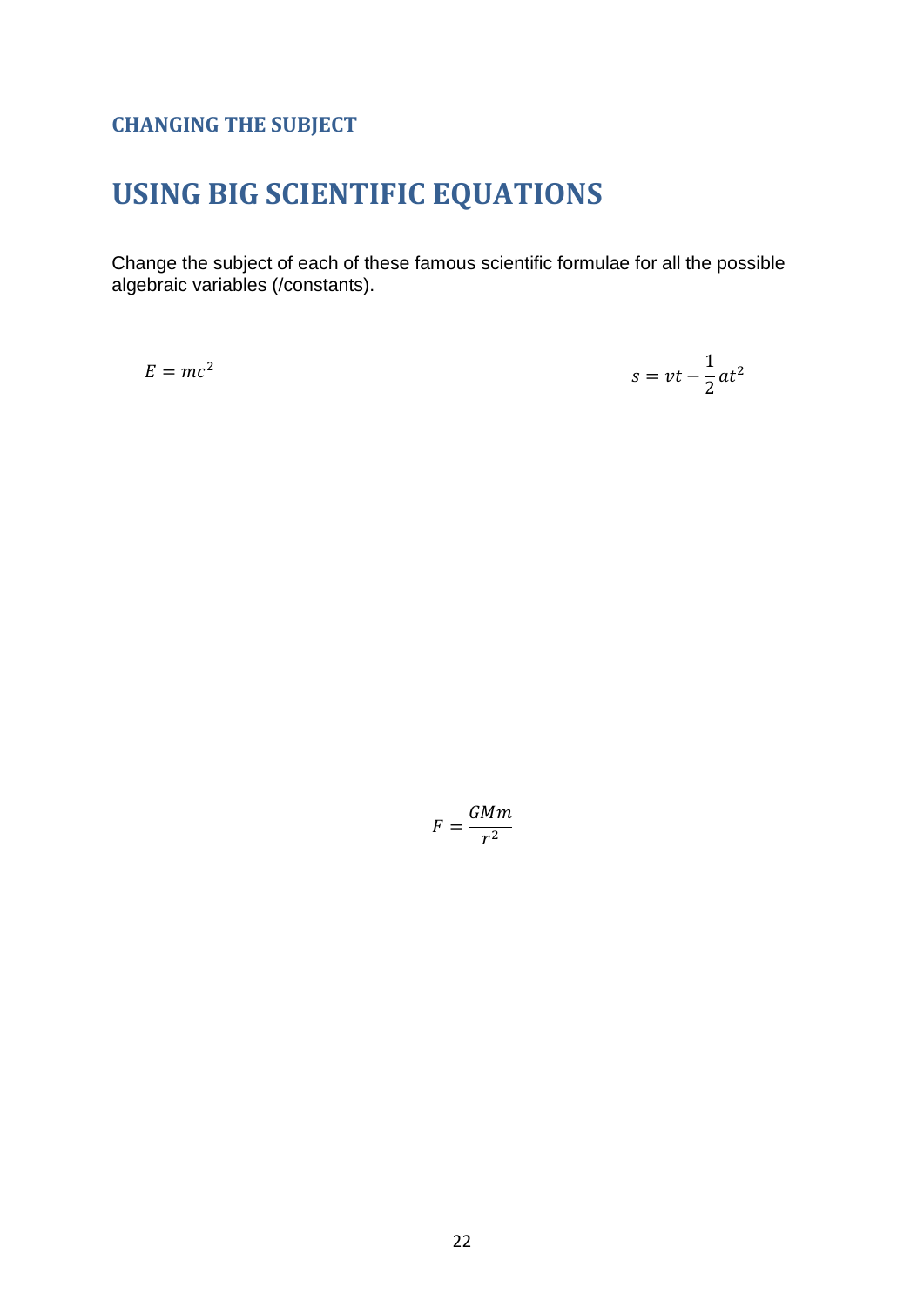### **CHANGING THE SUBJECT**

# **USING BIG SCIENTIFIC EQUATIONS**

Change the subject of each of these famous scientific formulae for all the possible algebraic variables (/constants).

 $v = u + at$ 

 $v^2$ 

$$
T=2\pi\sqrt{\frac{l}{g}}
$$